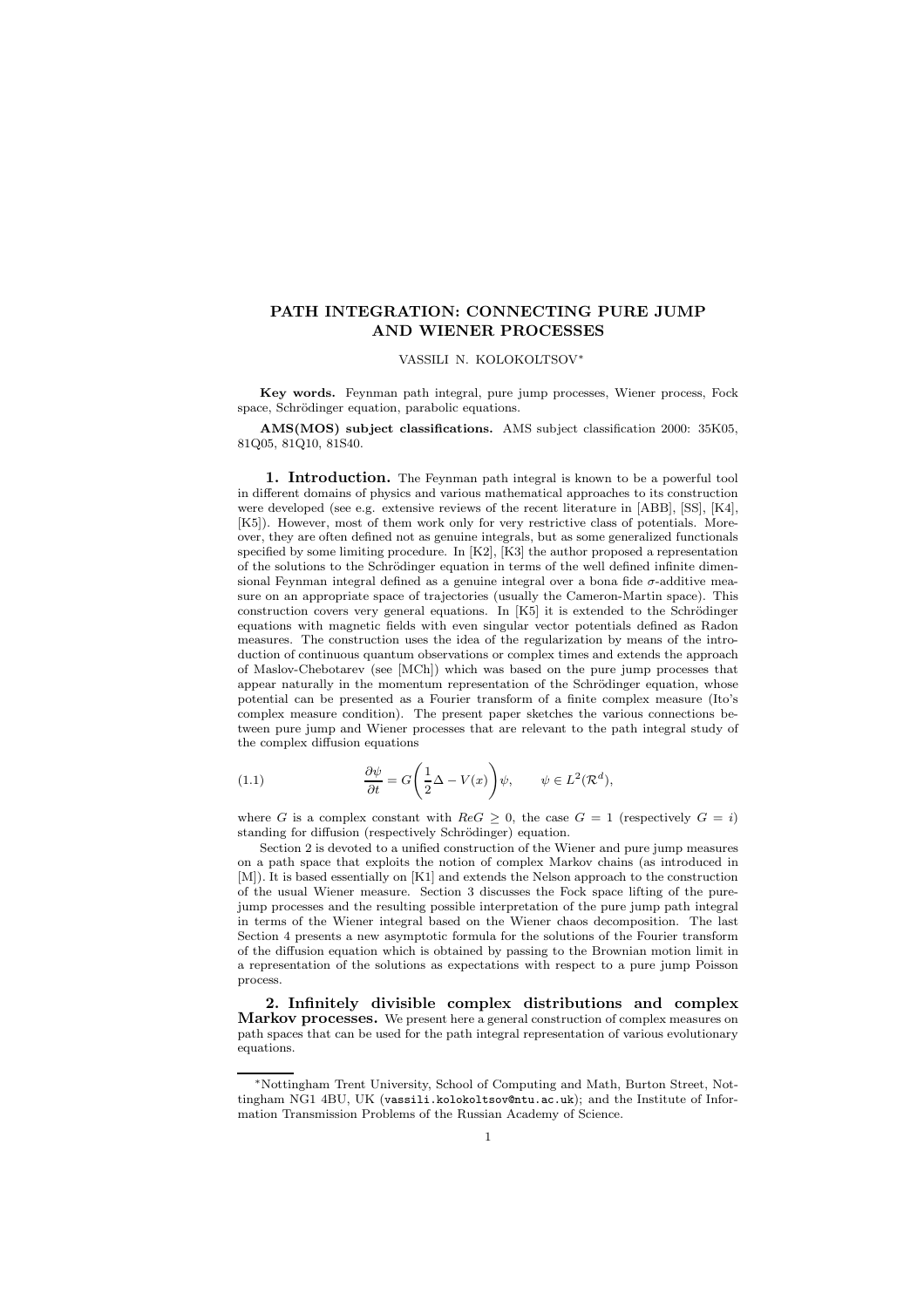Let  $\mathcal{B}(\Omega)$  denote the class of all Borel sets of a topological space (i.e. it is the  $\sigma$ algebra of sets generated by all open sets). If  $\Omega$  is locally compact we denote (as usual) by C0(Ω) the space of all continuous complex-valued functions on Ω vanishing at infinity. Equipped with the uniform norm  $||f|| = \sup_x |f(x)|$  this space is known to be a Banach space. It is also well known (Riesz-Markov theorem) that if  $\Omega$  is a locally compact space, then the set  $\mathcal{M}(\Omega)$  of all finite complex regular Borel measures on  $\Omega$  equipped with the norm  $||\mu|| = \sup |\int_{\Omega} f(x)\mu(dx)|$ , where sup is taken over all functions  $f \in C_0(\Omega)$  with  $||f(x)|| \leq 1$ , is a Banach space, which coincides with the set of all continuous linear functionals on  $C_0(\Omega)$ . Any complex  $\sigma$ -additive measure  $\mu$  on  $\mathcal{R}^d$  has a representation of form

$$
\mu(dy) = f(y)M(dy)
$$

with a positive measure M and a bounded complex-valued function f Moreover, the measure M in (2.1) is uniquely defined under additional assumption that  $|f(y)| = 1$ for all  $y$ . If this condition holds, the positive measure  $M$  is called the total variation measure of the complex measure  $\mu$  and is denoted by  $|\mu|$ . In general, if (2.1) holds, then  $\|\mu\| = \int |f(y)| M(dy).$ 

We say that a map  $\nu$  from  $\mathcal{R}^d \times \mathcal{B}(\mathcal{R}^d)$  into C is a complex transition kernel, if for every x, the map  $A \mapsto \nu(x, A)$  is a (finite complex) measure on  $\mathcal{R}^d$ , and for every  $A \in$  $\mathcal{B}(\mathcal{R}^d)$ , the map  $x \mapsto \nu(x, A)$  is B-measurable. A (time homogeneous) complex transition function (abbreviated CTF) on  $\mathcal{R}^d$  is a family  $v_t$ ,  $t \geq 0$ , of complex transition kernels such that  $\nu_0(x, dy) = \delta(y - x)$  for all x, where  $\delta_x(y) = \delta(y - x)$  is the Dirac measure in  $x$ , and such that for every non-negative  $s, t$ , the Chapman-Kolmogorov equation

$$
\int \nu_s(x, dy)\nu_t(y, A) = \nu_{s+t}(x, A)
$$

is satisfied. (We consider only time homogeneous CTF for simplicity, the generalization to non-homogeneous case is straightforward).

A CTF is said to be (spatially) homogeneous, if  $\nu_t(x, A)$  depends on x, A only through the difference  $A - x$ . If a CTF is homogeneous it is natural to denote  $\nu_t(0, A)$ by  $\nu_t(A)$  and to write the Chapman-Kolmogorov equation in the form

$$
\int \nu_t(dy)\nu_s(A-y)=\nu_{t+s}(A).
$$

A CTF will be called *regular*, if there exists a positive constant  $K$  such that for all x and  $t > 0$ , the norm  $\|\nu_t(x,.)\|$  of the measure  $A \mapsto \nu_t(x, A)$  does not exceed  $\exp\{Kt\}.$ 

CTFs appear naturally in the theory of evolutionary equations: if  $T_t$  is a strongly continuous semigroup of bounded linear operators in  $C_0(\mathcal{R}^d)$ , then there exists a timehomogeneous CTF  $\nu$  such that

(2.2) 
$$
T_t f(x) = \int \nu_t(x, dy) f(y).
$$

In fact, the existence of a measure  $\nu_t(x,.)$  such that (2.2) is satisfied follows from the Riesz- Markov theorem, and the semigroup identity  $T_sT_t = T_{s+t}$  is equivalent to the Chapman-Kolmogorov equation. Since  $\int \nu_t(x, dy) f(y)$  is continuous for all  $f \in C_0(\mathcal{R}^d)$ , it follows by the monotone convergence theorem (and the fact that each complex measure is a linear combination of four positive measures) that  $\nu_t(x, A)$  is a Borel function of x.

We say that the semigroup  $T_t$  is regular, if the corresponding CTF is regular. Clearly, this is equivalent to the assumption that  $||T_t|| \leq e^{Kt}$  for all  $t > 0$  and some constant K.

Now we construct a measure on the path space corresponding to each regular CTF, introducing first some (rather standard) notations. Let  $\mathcal{R}_d$  denote the one point compactification of the Euclidean space  $\mathcal{R}^d$  (i.e.  $\mathcal{R}_d = \mathcal{R}^d \cup \{\infty\}$  and is homeomorphic to the sphere  $S^d$ ). Let  $\dot{\mathcal{R}}_d^{[s,t]}$  denote the infinite product of  $[s,t]$  copies of  $\dot{\mathcal{R}}_d$ , i.e. it is the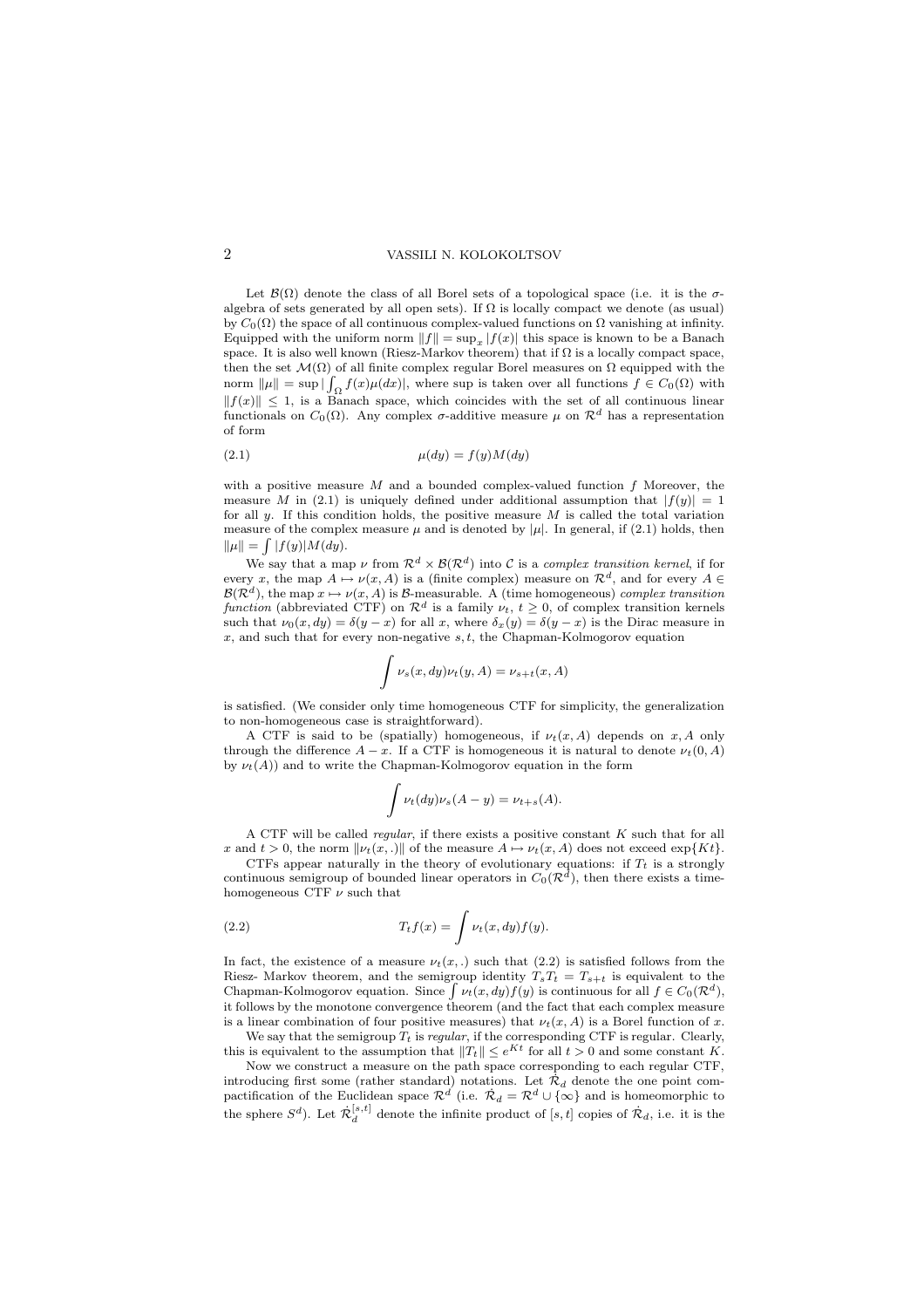set of all functions from [s, t] to  $\dot{\mathcal{R}}_d$ , the path space. As usual, we equip this set with the product topology, in which it is a compact space (Tikhonov's theorem). Let  $Cyl^k_{[s,t]}$ denote the set of functions on  $\mathcal{R}_d^{[s,t]}$  having the form

$$
\phi_{t_0,t_1,...t_{k+1}}^f(y(.)) = f(y(t_0),...,y(t_{k+1}))
$$

for some bounded complex Borel function f on  $(\dot{\mathcal{R}}^d)^{k+2}$  and some points  $t_j$ ,  $j = 0, ..., k+1$ 1, such that  $s = t_0 < t_1 < t_2 < ... < t_k < t_{k+1} = t$ . The union  $Cyl_{[s,t]} = \cup_{k \in \mathcal{N}} Cyl_{[s,t]}^k$ is called the set of cylindrical functions (or functionals) on  $\mathcal{R}_d^{[s,t]}$ . It follows from the Stone-Weierstrasse theorem that the linear span of all continuous cylindrical functions is dense in the space  $C(\dot{\mathcal{R}}_d^{[s,t]})$  of all complex continuous functions on  $\dot{\mathcal{R}}_d^{[s,t]}$ . Any CTF  $\nu$  defines a family of linear functionals  $\nu_{s,t}^x$ ,  $x \in \mathcal{R}^d$ , on  $Cyl_{[s,t]}$  by the formula

$$
(2.3) \quad \begin{aligned} \nu_{s,t}^x(\phi_{t_0...t_{k+1}}^f) \\ &= \int f(x,y_1,...,y_{k+1}) \nu_{t_1-t_0}(x,dy_1) \nu_{t_2-t_1}(y_1,dy_2)...\nu_{t_{k+1}-t_k}(y_k,dy_{k+1}). \end{aligned}
$$

Due to the Chapman-Kolmogorov equation, this definition is correct, i.e. if one considers an element from  $Cyl_{[s,t]}^k$  as an element from  $Cyl_{[s,t]}^{k+1}$  (any function of l variables  $y_1, ..., y_l$ can be considered as a function of  $l + 1$  variables  $y_1, ..., y_{l+1}$ , which does not depend on  $y_{l+1}$ , then the two corresponding formulae (2.3) will be consistent.

PROPOSITION 2.1. If the semigroup  $T_t$  in  $C_0(\mathcal{R}^d)$  is regular and  $\nu$  is its corresponding CTF, then the functional (2.3) is bounded. Hence, it can be extended by continuity to a unique bounded linear functional  $\nu^x$  on  $C(\dot{\mathcal{R}}_d^{[s,t]})$ , and consequently there exists a (regular) complex Borel measure  $D_x^{s,t}$  on the path space  $\mathcal{R}_d^{[s,t]}$  such that

(2.4) 
$$
\nu_{s,t}^x(F) = \int F(y(.)) D_x^{s,t}(dy(.))
$$

for all  $F \in C(\dot{\mathcal{R}}_d^{[s,t]})$ . In particular,

$$
(T_t f)(x) = \int f(y(t)) D_x^{s,t}(dy(.)).
$$

Proof. It is a direct consequence of the Riesz-Markov theorem, because the regularity of CTF implies that the norm of the functional  $\nu_{s,t}^x$  does not exceed  $\exp\{K(t-s)\}.$ 

Formula (2.3) defines the family of finite complex distributions on the path space, which gives rise to a finite complex measure on this path space (under the regularity assumptions). Therefore, this family of measures can be called a complex Markov process. Unlike the case of the standard Markov processes, the generator, say A, of the corresponding semigroup  $T_t$  and the corresponding bilinear "Dirichlet form"  $(Av, v)$  are complex.

The following simple fact can be used in proving the regularity of a semigroup.

PROPOSITION 2.2. Let B and A be linear operators in  $C_0(\mathcal{R}^d)$  such that A is bounded and B is the generator of a strongly continuous regular semigroup  $T_t$ . Then  $A + B$  is also the generator of a regular semigroup, which we denote by  $\tilde{T}_t$ .

*Proof.* Follows directly from the fact that  $\tilde{T}_t$  can be presented as the convergent (in the sense of the norm) series of standard perturbation theory

(2.5) 
$$
\tilde{T}_t = T_t + \int_0^t T_{t-s} A T_s ds + \int_0^t ds \int_0^s d\tau T_{t-s} A T_{s-\tau} A T_{\tau} + ...
$$

Of major importance for our purposes are the spatially homogeneous CTFs. Let us discuss them in greater detail, in particular, their connection with infinitely divisible characteristic functions.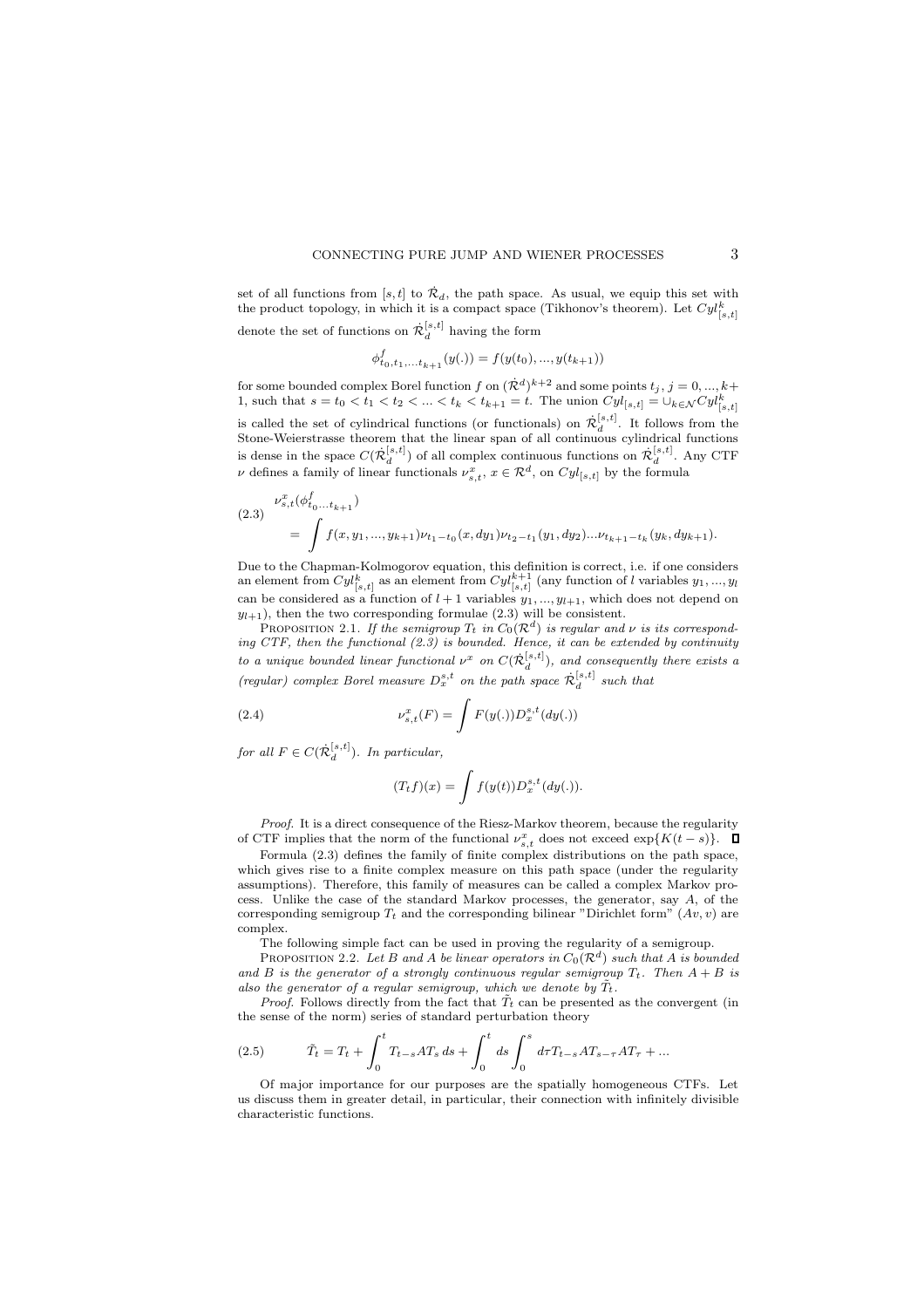Let  $\mathcal{F}(\mathcal{R}^d)$  denote the Banach space of Fourier transforms of elements of  $\mathcal{M}(\mathcal{R}^d)$ , i.e. the space of (automatically continuous) functions on  $\mathcal{R}^d$  of form

(2.6) 
$$
V(x) = V_{\mu}(x) = \int_{\mathcal{R}^d} e^{ipx} \mu(dp)
$$

for some  $\mu \in \mathcal{M}(\mathcal{R}^d)$ , with the induced norm  $||V_\mu|| = ||\mu||$ . Since  $\mathcal{M}(\mathcal{R}^d)$  is a Banach algebra with convolution as the multiplication, it follows that  $\mathcal{F}(\mathcal{R}^d)$  is also a Banach algebra with respect to the standard (point-wise) multiplication. We say that an element  $f \in \mathcal{F}(\mathcal{R}^d)$  is *infinitely divisible* if there exists a family  $(f_t, t \ge 0)$ , of elements of  $\mathcal{F}(\mathcal{R}^d)$ such that  $f_0 = 1$ ,  $f_1 = f$ , and  $f_{t+s} = f_t f_s$  for all positive s,t. Clearly if f is infinitely divisible, then it has no zeros and a continuous function  $g = \log f$  is well defined (and is unique up to an imaginary shift). Moreover, the family  $f_t$  has the form  $f_t = \exp\{tg\}$ and is defined uniquely up to a multiplier of the form  $e^{2\pi ikt}$ ,  $k \in \mathcal{N}$ . Let us say that a continuous function g on  $\mathcal{R}^d$  is a *complex characteristic exponent* (abbreviated CCE), if  $e^g$  is an infinitely divisible element of  $\mathcal{F}(\mathcal{R}^d)$ , or equivalently, if  $e^{tg}$  belongs to  $\mathcal{F}(\mathcal{R}^d)$ for all  $t > 0$ .

It follows from the definitions that the set of spatially homogeneous CTFs  $\nu_t(dx)$ is in one-to-one correspondence with CCE  $g$ , in such a way that for any positive  $t$  the function  $e^{tg}$  is the Fourier transform of the transition measure  $\nu_t(dx)$ .

PROPOSITION 2.3. If  $V$  is a CCE, then the solution to the Cauchy problem

(2.7) 
$$
\frac{\partial u}{\partial t} = V \left( \frac{1}{i} \frac{\partial}{\partial y} \right) u
$$

defines a strongly continuous and spatially homogeneous semigroup  $T_t$  of bounded linear operators in  $C_0(\mathcal{R}^d)$  (i.e.  $(T_t u_0)(y)$  is the solution to equation (2.7) with the initial function  $u_0$ ). Conversely, each such semigroup is the solution to the Cauchy problem of an equation of type  $(2.7)$  with some CCE q.

*Proof.* This is straightforward. Since  $(2.7)$  is a pseudo-differential equation, it follows that the Fourier transform  $\tilde{u}(t, x)$  of the function  $u(t, y)$  satisfies the ordinary differential equation

$$
\frac{\partial \tilde{u}}{\partial t}(t, x) = V(x)\tilde{u}(t, x),
$$

whose solution is  $\tilde{u}_0(x) \exp\{tV(x)\}$ . Since  $e^{tV}$  is the Fourier transform of the complex transition measure  $\nu_t(dy)$ , it follows that the solution to the Cauchy problem of equation (2.7) is given by the formula  $(T_t u_0)(y) = \int u_0(z) \nu_t(dz - y)$ , which is as required.  $\mathbf{\mathsf{u}}$ 

We say that a CCE is *regular*, if equation (2.7) defines a regular semigroup.

It would be very interesting to describe explicitly all regular CCE. We only give here two classes of examples. First of all, if a CCE is given by the Lévy- Khintchine formula (i.e. it defines a transition function consisting of probability measures), then this CCE is regular, because all CTF consisting of probability measures are regular. Another class is given by the following result.

PROPOSITION 2.4. Let  $V \in \mathcal{F}(\mathcal{R}^d)$ , i.e. it is given by (2.6) with  $\mu \in \mathcal{M}(\mathcal{R}^d)$ . Then V is a regular CCE. Moreover, if the positive measure  $\dot{M}$  in the representation (2.1) for  $\mu$  has no atom at the origin, i.e.  $M({0}) = 0$ , then the corresponding measure  $D_x^{0,t}$  on the path space from Proposition 2.1 is concentrated on the set of piecewise-constant paths in  $\mathcal{R}_d^{[0,t]}$  with a finite number of jumps. In other words,  $D_x^{0,t}$  is the measure of a jump-process.

*Proof.* Let  $W = W_M$  be defined as

(2.8) 
$$
W(x) = \int_{\mathcal{R}^d} e^{ipx} M(dp).
$$

The function  $\exp\{tV\}$  is the Fourier transform of the measure  $\delta_0 + t\mu + \frac{t^2}{2}$  $\frac{1}{2}\mu\star\mu+\dots$  which can be denoted by  $\exp^*(t\mu)$  (it is equal to the sum of the standard exponential series,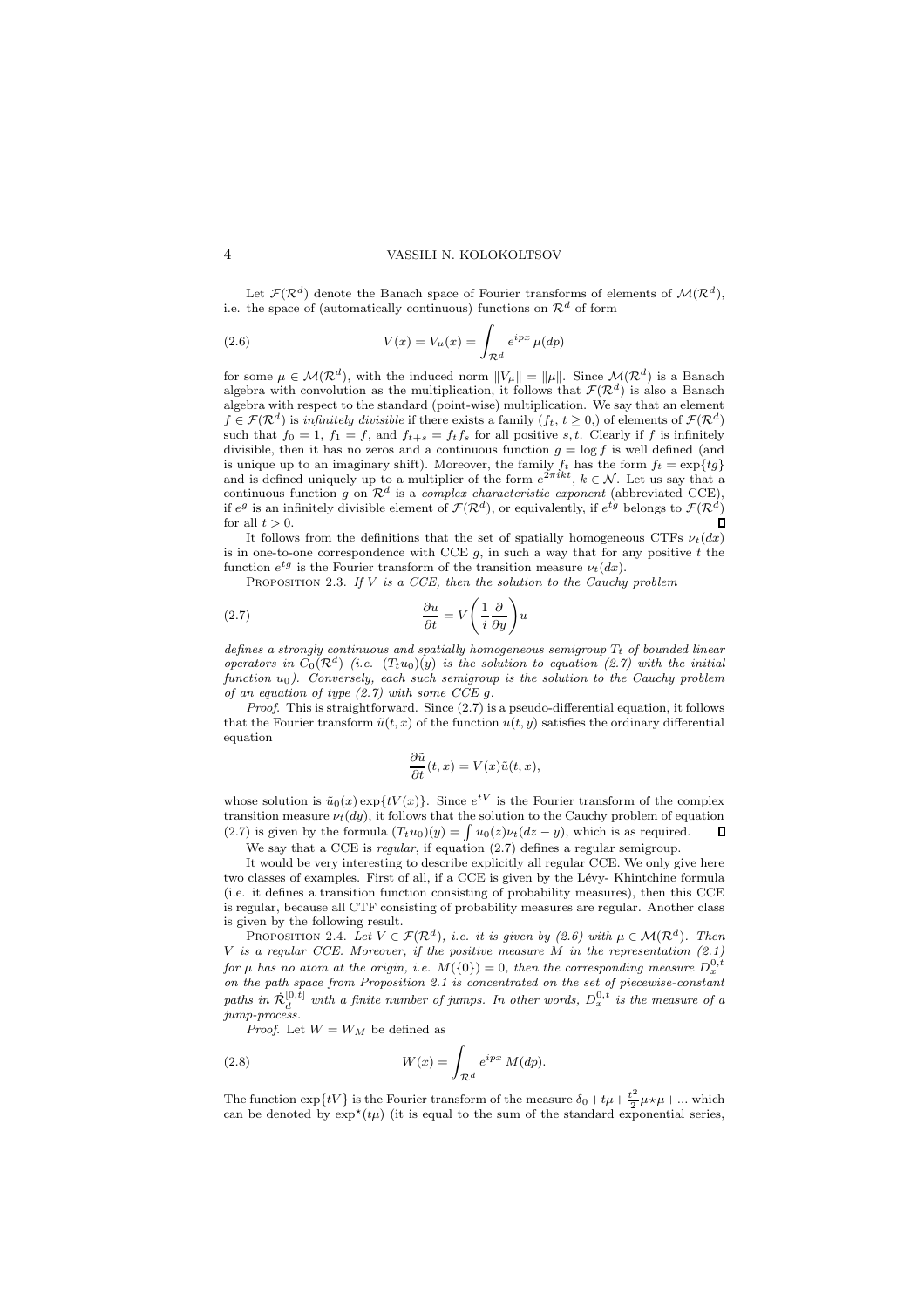but with the convolution of measures instead of the standard multiplication). Clearly  $\|\exp^{\star}(t\mu)\| \leq \|\exp^{\star}(t\bar{f}M)\|$ , where we denoted by  $\bar{f}$  the supremum of the function f, and both these series are convergent series in the Banach algebra  $\mathcal{M}(\mathcal{R}^d)$ . Therefore  $||e^{Vt}|| \leq ||e^{Wt}|| \leq \exp\{t\bar{f}||\mu||\}$ , and consequently V is a regular CCE. Moreover, the same estimate shows that the measure on the path space corresponding to the CCE V is absolutely continuous with respect to the measure on the path space corresponding to the CCE W. But the latter coincides up to a positive constant multiplier with the probability measure of the compound Poisson process with the Lévy measure  $M$  defined by the equation

(2.9) 
$$
\frac{\partial u}{\partial t} = \left( W \left( \frac{1}{i} \frac{\partial}{\partial y} \right) - \lambda_M \right) u,
$$

where  $\lambda_M = M(\mathcal{R}^d)$ , or equivalently

(2.10) 
$$
\frac{\partial u}{\partial t} = \int (u(y + \xi) - u(y)) M(d\xi).
$$

It remains to note that as is well known the measures of compound Poisson processes are concentrated on piecewise-constant paths.

Therefore, we have two different classes (essentially different, because they obviously are not disjoint) of regular CCE: those given by the Lévy-Khintchine formula, and those given by Proposition 2.4. It is easy to prove that one can combine these regular CCEs, more precisely that the class of regular CCE is a convex cone, see [K1]. П

Let us apply the simple results obtained sofar to the case of the pseudo-differential equation of the Schrödinger type

(2.11) 
$$
\frac{\partial \tilde{u}}{\partial t} = -G(-\Delta)^{\alpha} \tilde{u} + \left(A, \frac{\partial}{\partial x}\right) \tilde{u} + V(x)\tilde{u},
$$

where G is a complex constant with a non-negative real part,  $\alpha$  is any positive constant, A is a real-valued vector (if  $Re\ G > 0$ , then A can be also complex- valued), and V is a complex-valued function of form  $(2.6)$ . The standard Schrödinger equation corresponds to the case  $\alpha = 1, G = i, A = 0$  and V being purely imaginary. We consider a more general equation to include the Schrödinger equation, the heat equation with drifts and sources, and also their stable (when  $\alpha \in (0,1)$ ) and complex generalizations in one formula. This general consideration also shows directly how the functional integral corresponding to the Schrödinger equation can be obtained by the analytic continuation from the functional integral corresponding to the heat equation, which gives a connection with other approaches to the path integration. The equation on the inverse Fourier transform

$$
u(y) = (2\pi)^{-d} \int_{\mathcal{R}^d} e^{-iyx} \tilde{u}(x) dx
$$

of  $\tilde{u}$  (or equation (2.11) in momentum representation) clearly has the form

(2.12) 
$$
\frac{\partial u}{\partial t} = -G(y^2)^{\alpha} u + i(A, y)u + V(\frac{1}{i}\frac{\partial}{\partial y})u.
$$

One easily sees that already in the trivial case  $V = 0$ ,  $A = 0$ ,  $\alpha = 1$ , equation (2.11) defines a regular semigroup only in the case of real positive  $G$ , i.e. only in the case of the heat equation. It turns out however that for equation (2.12) the situation is completely different. The following simple result (obtained from Proposition 2.3 and the Trotter formula, see [K2] for details) generalizes the corresponding result from [MCh] on the standard Schrödinger equation to equation (2.11).

PROPOSITION 2.5. The solution to the Cauchy problem of equation  $(2.12)$  can be written in the form of a complex Feynman-Kac formula

(2.13) 
$$
u(t,y) = \int \exp \left\{ - \int_0^t \left[ G(q(\tau)^2)^\alpha - (A,q(\tau)) \right] d\tau \right\} u_0(q(t)) D_y^{0,t}(dq(.)),
$$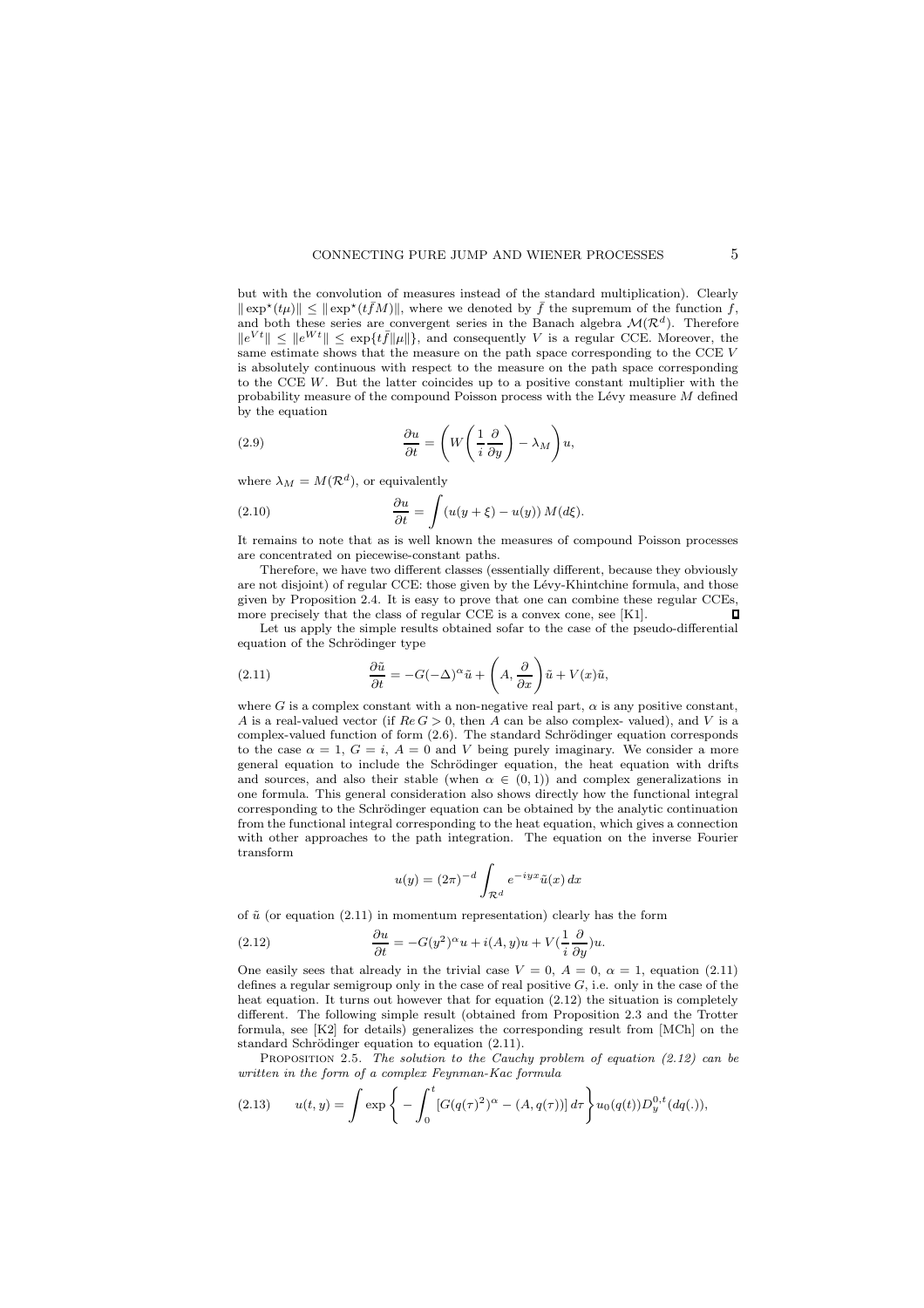#### where  $D_y$  is the measure of the jump process corresponding to equation (2.7).

Examples including the Schrödinger equation for a anharmonic oscillator and also some stochastic Schrödinger equations can be found in  $[K1]$ ,  $[K3]$ , see also Section 4. In principle, the method covers all Schrödinger equations, because in the spectral representation of an arbitrary self-adjoint operator A, this operator is the operator of multiplication by a continuous real function  $f(x)$  in  $L^2(X)$  with some locally compact space X. The solution to the equation  $\dot{\phi} = iA\phi$  is given by the multiplication by  $\exp\{itf(x)\}\$ , and this family of operators defines a regular semigroup (in the above sense) on  $C_0(X)$ . However in practice, finding a spectral representation is a difficult task, and moreover one often wishes to find a solution in some given (physically natural) representation (e.g. in the position, momentum, or the occupation number representation). Hence, it is worth noticing that the method works generally for the equation of the type

$$
\frac{\partial \phi}{\partial t} = i(A - B)\phi,
$$

where A is a self-adjoint operator with the spectral representation in  $L^2(X)$  and where B defines a bounded operator in  $C_0(X)$  in this representation. Let us notice for conclusion that as any complex measure has a density with respect to its total variation measure, it is easy to rewrite the integral in (2.13) as an integral over a positive measure (see [ChQ], [PQ], [K2]).

Remark. Let us point out the connection with the well known infinite oscillatory integrals of Albeverio and Hoegh-Krohn. This approach works for potentials V of the Schrödinger equation belonging to the space  $\mathcal{F}(\mathcal{R}^d)$ , i.e. being given by (2.6), and is based on the possibility to represent the function  $\exp\{\int_0^t V(y(s))ds\}$  (as a function of a curve  $y(.)$  as the Fourier transform of a finite measure  $M_V$  on the Cameron-Martin Hilbert space of curves with square integrable derivatives. The theory developed above yields a precise description of this measure  $M_V$ . Namely, as was noted in [M] and is easy to show, the function  $\exp\{\int_0^t V(y(s))ds\}$  is the Fourier-Feynman transform of the measure of the pure jump process generated by  $\mu$ , i.e. of the measure from (2.13). Passing from momentums (velocities) to positions leads to the measure  $M_V$  on the Cameron-Martin space: it is concentrated on piecewise linear paths (denoted CPL in the next section), with the jumps of derivatives being distributed according to the measure  $\mu$  from (2.6).

3. Regularization and the Fock space lifting. In this section we give an alternative direct and remarkably elementary construction of the measures on path spaces associated with pure jump processes bypassing the general theory of the previous section. In particular, no hard results as the Tikhonov or the Riesz-Markov theorems will be used.

Let  $CPL$  denote the set of continuous piecewise linear paths (broken lines) and let  $CPL^{x,y}(0,t)$  denote the class of paths  $q: [0,t] \mapsto \mathcal{R}^d$  from  $CPL$  joining x and y in time t, i.e. such that  $q(0) = x$ ,  $q(t) = y$ . By  $\overline{CPL}_n^{\dot{x},y}(0,t)$  we denote the subclass consisting of all paths from  $CPL^{x,y}(0,t)$  that have exactly n jumps of their derivative. Obviously,

$$
CPL^{x,y}(0,t) = \bigcup_{n=0}^{\infty} CPL_n^{x,y}(0,t).
$$

Notice also that the set  $CPL^{x,y}(0,t)$  belongs to the Cameron-Martin space of curves that have derivatives in  $L^2([0,t])$ .

To any  $\sigma$ -finite measure M on  $\mathcal{R}^d$  there corresponds a unique  $\sigma$ -finite measure  $M^{CPL}$ on  $CPL^{x,y}(0,t)$ , which is the sum of the measures  $M_n^{CPL}$  on  $\tilde{CPL}_n^{x,y}(0,t)$ , where  $M_0^{CPL}$ <br>is just the unit measure on the one-point set  $CPL_0^{x,y}(0,t)$  and each  $M_n^{CPL}$ ,  $n > 0$ , is the direct product of the Lebesgue measure on the simplex  $Sim_t^n$  of the jump times  $0 < s_1 < \ldots < s_n < t$  of the derivatives of the paths  $q(.)$  and of n copies of the measure M on the values  $q(s_j)$  of the paths at these times. In other words, if

(3.1) 
$$
q(s) = q_{\eta_1...\eta_n}^{s_1...s_n}(s) = \eta_j + (s - s_j) \frac{\eta_{j+1} - \eta_j}{s_{j+1} - s_j}, \quad s \in [s_j, s_{j+1}]
$$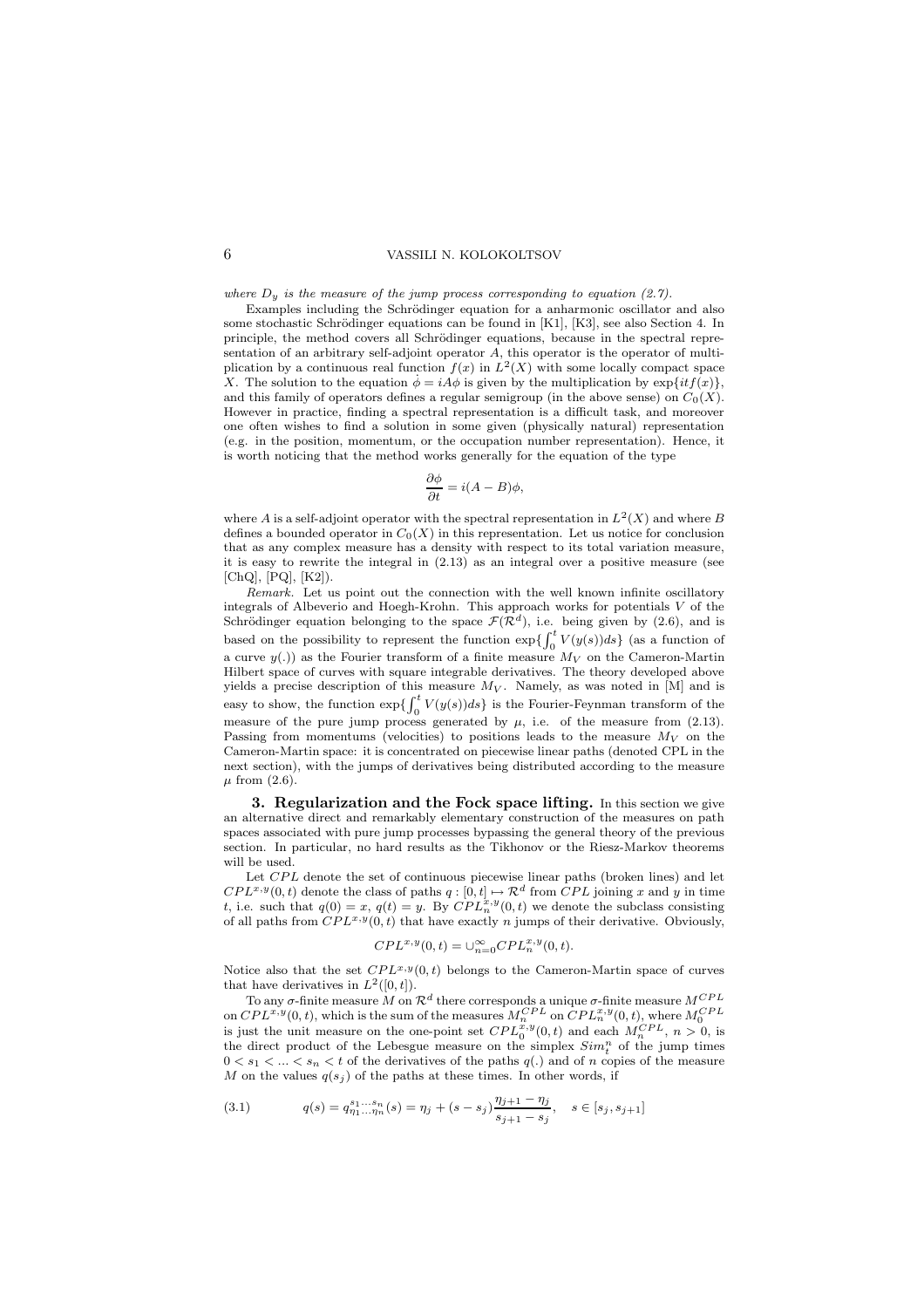(where  $s_0 = 0, s_{n+1} = t, \eta_0 = x, \eta_{n+1} = y$ ) is a typical path in  $CPL_n^{x,y}(0, t)$  and  $\Phi$  is a functional on  $CPL^{x,y}(0,t)$ , then

$$
\int_{CPL^{x,y}(0,t)} \Phi(q(.))M^{CPL}(dq(.))
$$
\n
$$
(3.2) \qquad = \sum_{n=0}^{\infty} \int_{CPL^{x,y}_n(0,t)} \Phi(q(.))M^{CPL}_n(dq(.))
$$
\n
$$
= \sum_{n=0}^{\infty} \int_{Sim_t^n} ds_1...ds_n \int_{\mathcal{R}^d} \cdots \int_{\mathcal{R}^d} M(d\eta_1)...M(d\eta_n) \Phi(q(.)).
$$

Similarly (see [K2],[K3]) one can construct measures on piece-wise constant paths. Using these measures one easily gets a mathematically rigorous representation to the solutions to a rather general one-dimensional Schrödinger equation (see  $[K2]$ ), but the class of finite dimensional Schrödinger equations that can be treated by these measures directly is rather restrictive. It includes, of course, the equations with potentials satisfying the Ito's complex measure conditions (see e.g. previous section). In general, a regularization is required. Seemingly, the most physically natural regularization consists in the introduction of a continuous quantum observation (see [K2], [K3] and for physical discussion also [Me]) leading to the path integral representation of the Belavkin quantum filtering equation (see [AKS]). However, for simplicity we shall use a technically much more transparent regularization by complex times, e.g. instead of the Schrödinger equation ((1.1) with  $G = 1$ ) we shall consider the equation

(3.3) 
$$
\frac{\partial \psi}{\partial t} = \frac{1}{2} (i + \epsilon) \Delta \psi - (i + \epsilon) V(x) \psi.
$$

To stress the wide applicability of the method we shall work directly with singular potentials that are given by Radon measures.

Following essentially [A] we shall introduce the dimensionality of a Borel measure V on  $\mathcal{R}^d$  as the least upper bound of all positive numbers  $\alpha$  such that there exists a constant  $C = C(\alpha)$  such that

$$
(3.4) \t\t V(B_r(x)) \le Cr^{\alpha}
$$

for all  $x \in \mathcal{R}^d$  and all  $r > 0$ . The dimensionality will be denoted by  $dim(V)$ . The following result is proved in [K3] and in a more general situation (with magnetic fields) in [K5], the main ingredient of the proof being the observation that the representation of the path integral as the sum of finite-dimensional integrals (3.2) corresponds in this context to the usual series of perturbation theory solving the Schrödinger equation.

PROPOSITION 3.1. Let V be a finite Borel measure on  $\mathcal{R}^d$  with  $dim(V) > d-2$ . Then

(i) to the operator  $-\Delta + V$  one can give a meaning as a rigorously defined selfadjoint operator in  $L^2(\mathcal{R}^d)$ ;

(ii) for arbitrary  $\epsilon > 0$  there exists a unique solution  $G_{\epsilon}(t, x, y)$  to the Cauchy problem of equation (3.3) with Dirac initial data  $\delta(x-y)$ . This solution (i.e. the Green functions for  $(3.3)$  is uniformly bounded for all  $(x, y)$  and t in any compact interval of the open half-line and is expressed in terms of path integrals as

(3.5) 
$$
G_{\epsilon}(t,x,y) = \int_{CPL^{x,y}(0,t)} \Phi_{\epsilon}(q(.)) V^{CPL}(dq(.)),
$$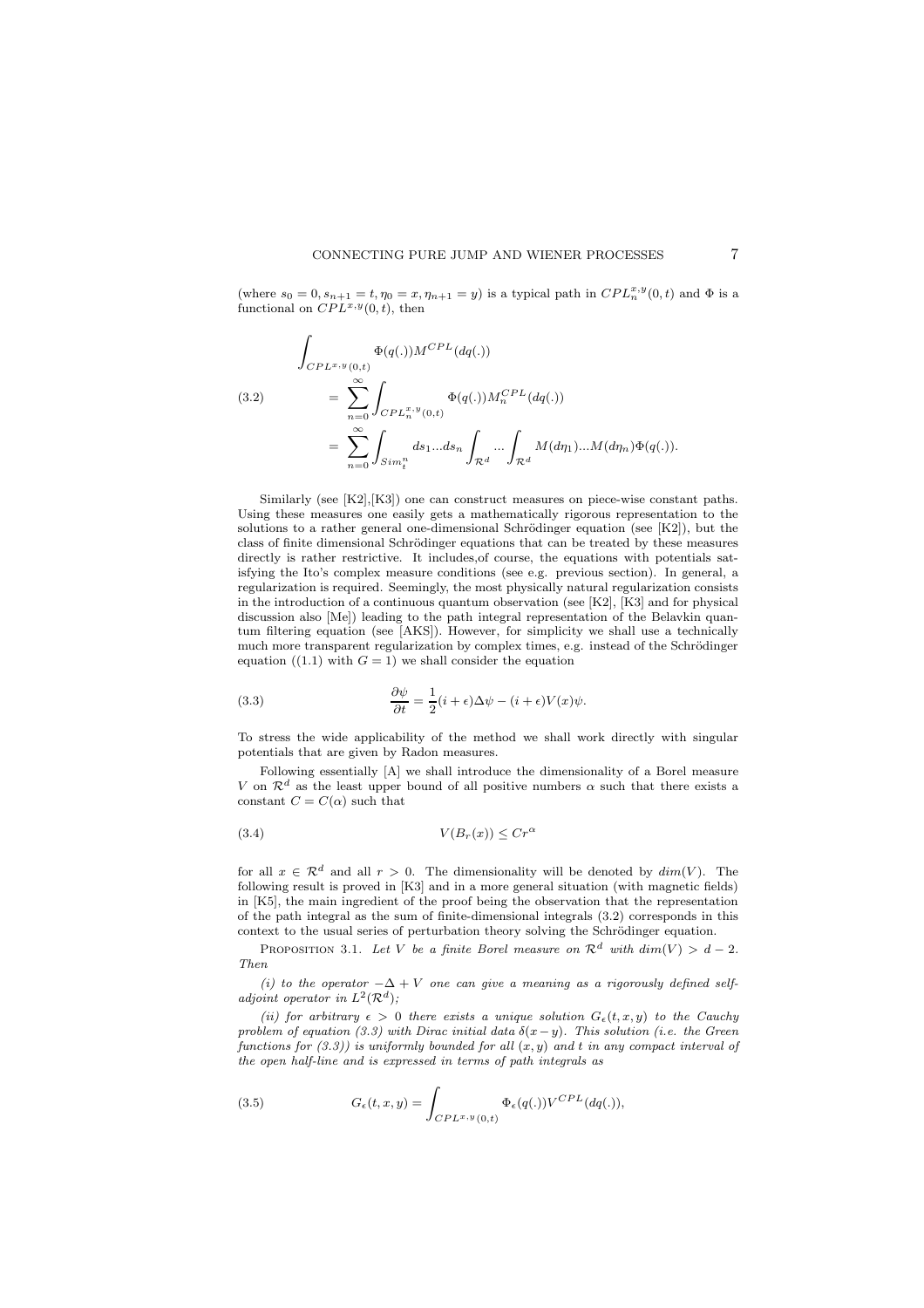with

$$
\Phi_{\epsilon}(q(.)) = \prod_{\substack{j=1 \ j=1}}^{n+1} (2\pi(s_j - s_{j-1})(i+\epsilon))^{-d/2} (-(\epsilon + i))^n \exp\{-\frac{1}{2(i+\epsilon)} \int_0^t \dot{q}^2(s) ds\}
$$
\n
$$
= \prod_{j=1}^{n+1} (2\pi(s_j - s_{j-1})(i+\epsilon))^{-d/2} (-(\epsilon + i))^n
$$
\n
$$
\times \exp\{-\sum_{j=1}^{n+1} \frac{|\eta_j - \eta_{j-1}|^2}{2(i+\epsilon)(s_j - s_{j-1})}\};
$$

(iii) for arbitrary  $\psi_0 \in L^2(\mathbb{R}^d)$  the solution  $\psi_0(t, s)$  of the Cauchy problem for equation (3.3) with the initial data  $\psi_0$  and  $\epsilon > 0$  has the form

(3.7) 
$$
\psi_{\epsilon}(t,x) = \int_{CPL^{x,y}(0,t)} \int_{\mathcal{R}^d} \psi_0(y) \Phi_{\epsilon}(q(.)) V^{CPL}(dq(.)) dy,
$$

and the solution to (3.3) with  $\epsilon = 0$  can be expressed as an improper (not absolutely convergent) path integral

(3.8) 
$$
\psi(t,x) = \lim_{\epsilon \to 0+} \int_{CPL^{x,y}(0,t)} \int_{\mathcal{R}^d} \psi_0(y) \Phi_{\epsilon}(q(.)) V^{CPL}(dq(.)) dy,
$$

where the limit is understood in  $L^2$ -sense.

The examples of interest (see relevant references and a more detailed discussion in [K3]) are given by measures V on  $\mathcal{R}^3$  concentrated on a Brownian path, potentials being the finite sums of the Dirac measures of closed hypersurfaces in  $\mathcal{R}^d$  and measures with densities  $V \in L^{\infty}(\mathcal{R}^d) + L^p(\mathcal{R}^d)$  with  $p > d/2$ , which includes, in particular, the Coulomb potential in  $d = 3$ . In [K5] one can find also the two sided exponential estimates for the Green function (3.5).

We shall discuss now the Fock space lifting of the formulae above and the resulting representation of  $(3.5)$  in terms of the Wiener measure. The paths of the spaces  $CPL$  are parametrised by finite sequences  $(s_1, x_1), ..., (s_n, x_n)$  with  $s_1 < ... < s_n$  and  $x_j \in \mathbb{R}^d$ ,  $j = 1, ..., d$ . Denote by  $\mathcal{P}^d$  the set of all these sequences and by  $\mathcal{P}_n^d$  its subset consisting of sequences of the length  $n$ . Thus, functionals on the path space  $CPL$  can be considered as functions on  $\mathcal{P}^d$ . To each measure  $\nu$  on  $\mathcal{R}^d$  there corresponds a measure  $\nu_{\mathcal{P}}$  on  $\mathcal{P}^d$  which is the sum of the measures  $\nu^n$  on  $\mathcal{P}^d_n$ , where  $\nu^n$  are the product measures  $ds_1...ds_nd\nu(x_1)...d\nu(x_n)$ . The Hilbert space  $L^2(\mathcal{P}^d,\nu_{\mathcal{P}})$  is known to be isomorphic to the Fock space  $\Gamma^d_\nu$  over the Hilbert space  $L^2(\mathcal{R}_+\times\mathcal{R}^d,dt\times\nu)$  (which is isomorphic to the space of square integrable functions on  $\mathcal{R}_+$  with values in  $L^2(\mathcal{R}^d,\nu)$ ). Therefore, square integrable functionals on  $CPL$  can be considered as vectors in the Fock space  $\Gamma^d_{V(dx)}$ . It is well known that the Wiener, Poisson, general Lévy and many other interesting processes can be naturally realized in a Fock space: the corresponding probability space is defined as the spectrum of a commutative von Neumann algebra of bounded linear operators in this space. For example, the isomorphism between  $\Gamma^0 = \Gamma(L^2(\mathcal{R}_+))$  and  $L^2(W)$ , where W is the Wiener space of continuous real functions on half-line is given by the Wiener chaos decomposition, and a construction of a Lévy process with the Lévy measure  $\nu$  in the Fock space  $\Gamma_{\nu}$  can be found in [Mey]. Therefore, using Fock space representation, one can give different stochastic representations for path integrals over  $CPL$  rewriting them as expectations with respect to different stochastic processes.

Of course, a straightforward probabilistic interpretation of the infinite-dimensional integral(3.5) is given in terms of an expectation with respect to a compound Poisson process. The following statement is a direct consequence of Proposition 3.1 and the standard properties of the Poisson processes.

PROPOSITION 3.2. Suppose a measure  $V$  is finite and satisfies the assumptions of Proposition 3.1. Let  $\lambda_V = V(\mathcal{R}^d)$ . Let paths of CPL are parametrized by (3.1) and let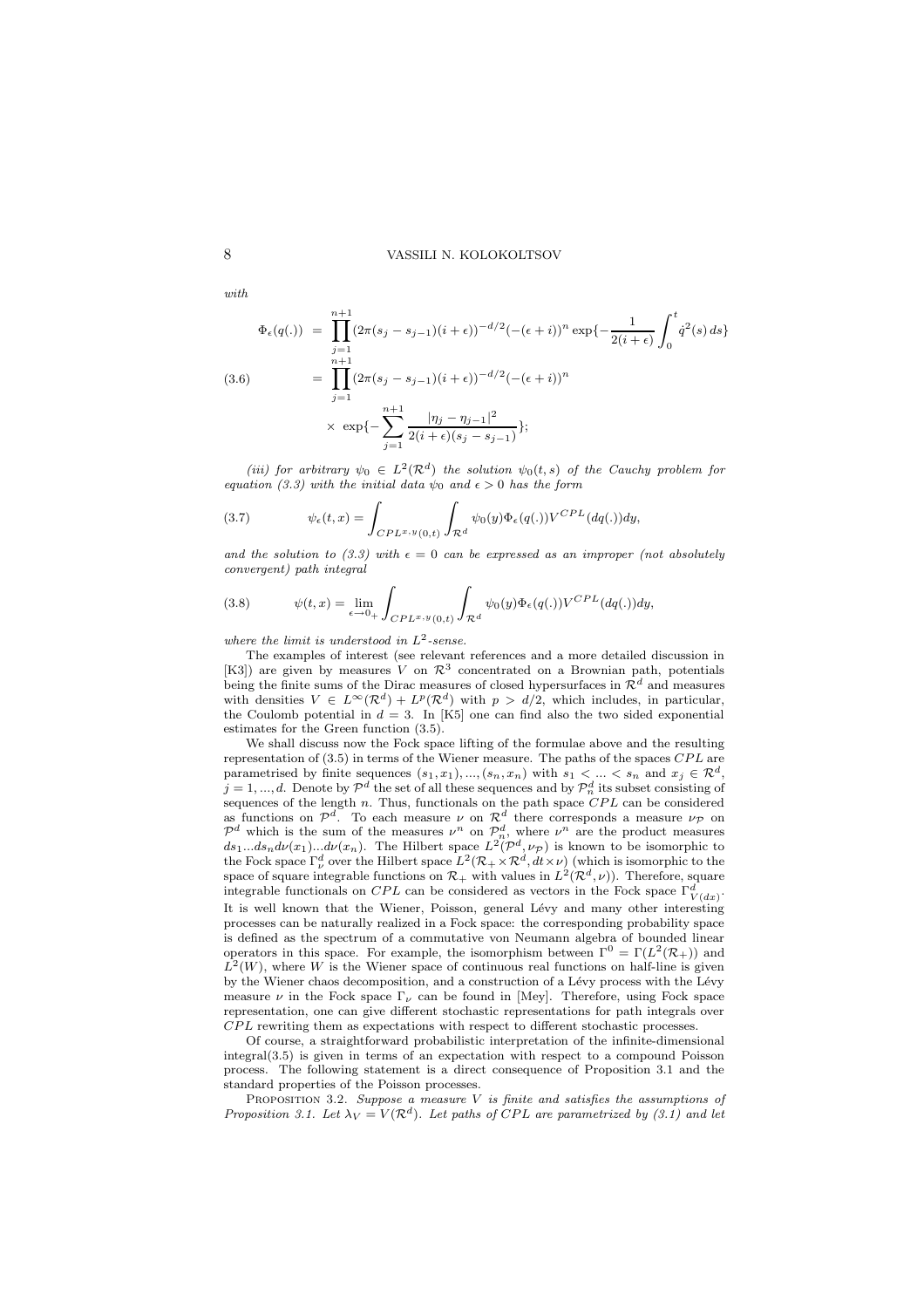E denote the expectation with respect to the process of jumps  $\eta_j$  which are identically independently distributed according to the probability measure  $V/\lambda_V$  and which occur at times  $s_j$  from  $[0,t]$  that are distributed according to the Poisson process of intensity  $\lambda_V$ . Then the function (3.7) can be written in the form

$$
\psi_{\epsilon}(t,x) = e^{t\lambda_V} \int_{\mathcal{R}^d} \psi_0(y) E(\Phi_{\epsilon}(q(.))) dy.
$$

A much more involved interpretation of our path integral can be given in terms of the Wiener measure. In order to obtain such a representation for the Green function (3.5) let us first rewrite it as the integral of an element of the Fock space  $\Gamma^0 = L^2(Sim_t)$ with  $Sim_t = \bigcup_{n=0}^{\infty} Sim_t^n$  (which was denoted  $\mathcal{P}^0$  above), where  $Sim_t^n$  is as usual the simplex  $\{0 < s_1 < ... < s_n < t\}$ . Let

$$
g_0^V = g_0^V(t; x, y) = (2\pi t(i + \epsilon))^{-d/2} \exp \left\{-\frac{(x - y)^2}{2t(i + \epsilon)}\right\}
$$

and let

$$
g_n^V(s_1, ..., s_n) = g_n^V(s_1, ..., s_n; t; x, y) = \int_{\mathcal{R}^{nd}} \Phi_{\epsilon}(q_{\eta_1... \eta_n}^{s_1...s_n}) d\eta_1... d\eta_n
$$

for  $n = 1, 2, \dots$ , where  $\Phi_{\epsilon}$  and  $q_{\eta_1 \dots \eta_n}^{s_1 \dots s_n}$  are given by (3.6) and (3.1). Considering the series of functions  $\{g_n^V\}$  as a single function  $g^V$  on  $Sim_t$  we shall rewrite the r.h.s. of (3.6) in the following concise notation:

$$
\int_{Sim_t} g^V(s) ds = \sum_{n=0}^{\infty} \int_{Sim_t^n} g_n^V(s_1, ..., s_n) ds_1...ds_n.
$$

The Wiener chaos decomposition theorem states (see e.g. [Mey]) that, if  $dW_{s_1}...dW_{s_n}$ denotes the *n*-dimensional stochastic Wiener differential, then to each  $f = \{f_n\}$  $L^2(Sim_t)$  there corresponds an element  $\phi_f \in L^2(\Omega_t)$ , where  $\Omega_t$  is the Wiener space of continuous real functions on  $[0, t]$ , given by the formula

$$
\phi_f(W) = \sum_{n=0}^{\infty} \int_{Sim_t^n} f_n(s_1, ..., s_n) dW_{s_1}...dW_{s_n},
$$

or in concise notations

$$
\phi_f(W) = \int_{Sim_t} f(s) dW_s.
$$

Moreover the mapping  $f \mapsto \phi_f$  is an isometric isomorphism, i.e.

$$
E_W(\phi_f(W)\overline{\phi}_g(W)) = \int_{Sim_t} f(s)\overline{g}(s) ds,
$$

where  $E_W$  denotes the expectation with respect to the standard Wiener process. Since (see e.g. again [Mey])

$$
\int_{Sim_t} dW_s = e^{W(t) - t/2},
$$

it follows that if the function  $g^V$  belongs not only to  $L^1(Sim_t)$  (as is the case in Proposition 3.1) but also to  $L^2(Sim_t)$ , then formula (3.5) can be rewritten as

(3.9) 
$$
G_{\epsilon}(t, x, x_0) = E_W(\phi_{gV} \exp\{W(t) - t/2\}).
$$

In particular, the following result holds.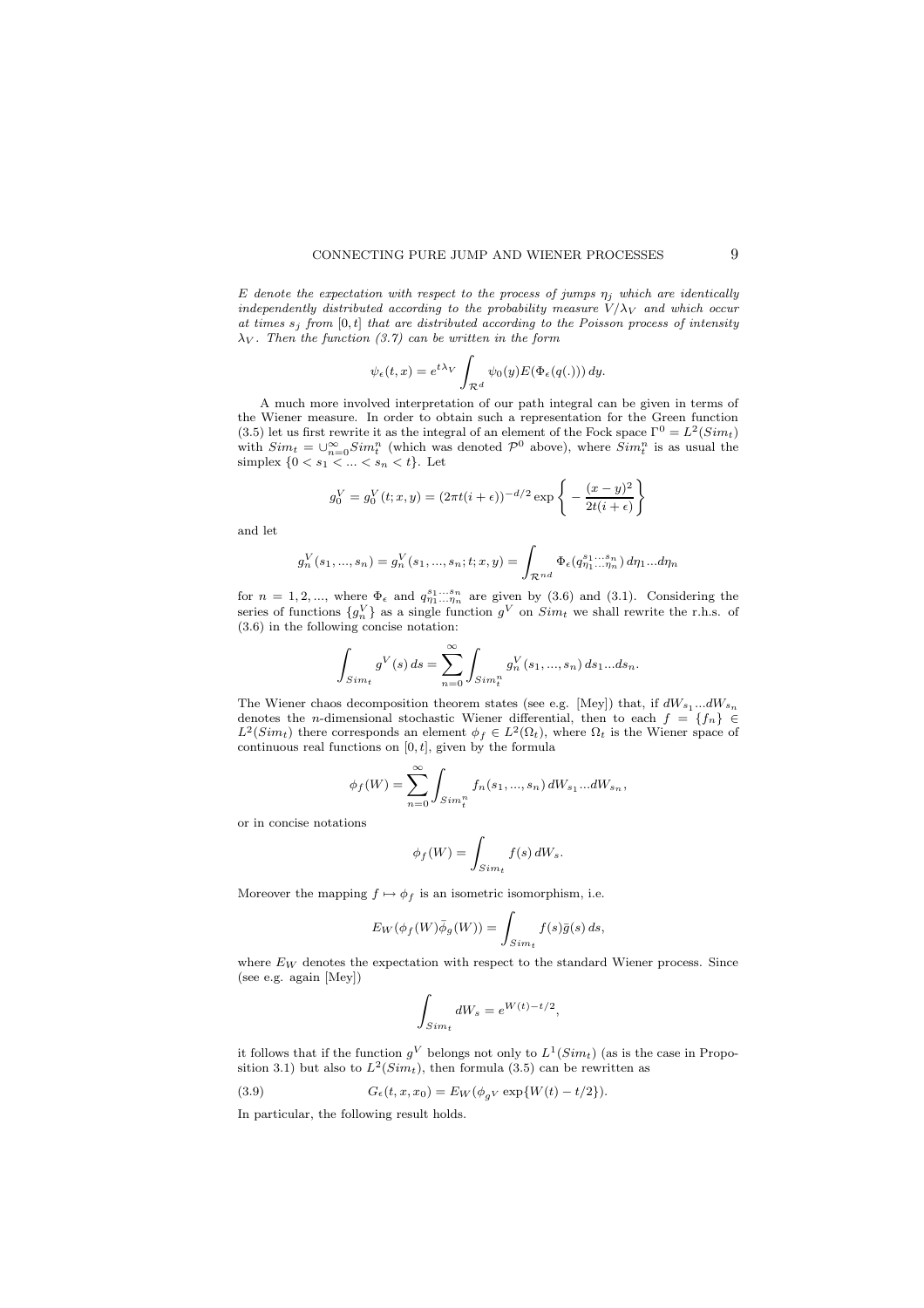PROPOSITION 3.3. Under the assumptions of Proposition 3.1 suppose additionally that V is finite and  $dim(V) > d - 1$ . Then the Green function (3.5) can be written in form (3.9).

Proof. Due to the discussion above, one needs to show that the corresponding function  $g^V$  belongs not only to  $L^1(Sim_t)$  (as follows from Proposition 3.1), but also to  $L^2(Sim_t)$ , i.e. that the series

$$
\sum_{n=0}^{\infty} \int_{Sim_t^n} (g_n^V(s_1, ..., s_n))^2 ds_1...ds_n
$$

converges. From the definition of  $g_n^V$  it follows that

$$
g_n^V(s_1, ..., s_n; t; x, y) = (2\pi(t - s_n)(i + \epsilon))^{-d/2}
$$

$$
\times \int \exp\{-\frac{(x - \eta)^2}{2(i + \epsilon)(t - s_n)}\}g_{n-1}^V(s_1, ..., s_{n-1}; s_n; \eta, y)V(d\eta)
$$

for  $n = 1, 2, \dots$  In particular,

$$
|g_1^V(s;t;x,y)| = (2\pi)^{-d}((1+\epsilon^2)(t-s)s)^{-d/2} \int \exp\left\{-\frac{\epsilon(x-\eta)^2}{2(1+\epsilon^2)(t-s)} - \frac{\epsilon(\eta-y)^2}{2(1+\epsilon^2)s}\right\} V(d\eta).
$$

Simple manipulations imply

$$
|g_1^V(s;t;x,y)| = (2\pi)^{-d}((1+\epsilon^2)(t-s)s)^{-d/2}
$$

$$
\times \int \exp\left\{-\frac{\epsilon t}{2(1+\epsilon^2)(t-s)s}\left(\eta - \frac{sx + (t-s)y}{t}\right)^2\right\}
$$

$$
\times \exp\left\{-\frac{(x-y)^2}{2(i+\epsilon)t}\right\}V(d\eta)
$$

$$
= (2\pi)^{-d}((1+\epsilon^2)(t-s)s)^{-d/2}\exp\left\{-\frac{\epsilon(x-y)^2}{2(1+\epsilon^2)t}\right\}
$$

$$
\times \int \exp\left\{-\frac{t\epsilon\eta^2}{2(1+\epsilon^2)s(t-s)}\right\}\tilde{V}(d\eta),
$$

where  $\tilde{V}$  is obtained from V by shifting on  $(sx + (t - s)y)/t$ . To estimate this integral, let us write the r.h.s. as  $I_1 + I_2$  by dividing the domain of integration into two parts  $D_1\cup D_2$  with

$$
D_1 = \left\{ \eta : \frac{t\epsilon \eta^2}{2(1+\epsilon^2)s(t-s)} \le \left(\frac{t}{s(t-s)}\right)^{\omega} \Longleftrightarrow |\eta| \le \sqrt{2(1+\epsilon^2)/\epsilon} \left(\frac{s(t-s)}{t}\right)^{(1-\omega)/2} \right\}
$$

.

By the assumption  $\dim(V) > d-1$  (and as the dimensionality is not changed by a shift) it follows that

$$
I_1 \leq C(2\pi)^{-d}((1+\epsilon^2)(t-s)s)^{-d/2} \exp\left\{-\frac{\epsilon(x-y)^2}{2(1+\epsilon^2)t}\right\} \left(\frac{s(t-s)}{t}\right)^{(1-\omega)\alpha/2}
$$

with some  $\alpha > d - 1$  and  $C > 0$ , and consequently

$$
I_1 \leq C(2\pi)^{-d}((1+\epsilon^2)^{-d/2}t^{-(1-\omega)\alpha/2}[s(t-s)]^{((1-\omega)\alpha-d)/2}\exp\Bigg\{-\frac{\epsilon(x-y)^2}{2(1+\epsilon^2)t}\Bigg\}.
$$

Moreover, since

$$
\exp\bigg\{-\bigg(\frac{t}{s(t-s)}\bigg)^{\omega}\,\bigg\}\leq C(\omega,\beta)\,\bigg(\frac{s(t-s)}{t}\bigg)^{\beta}
$$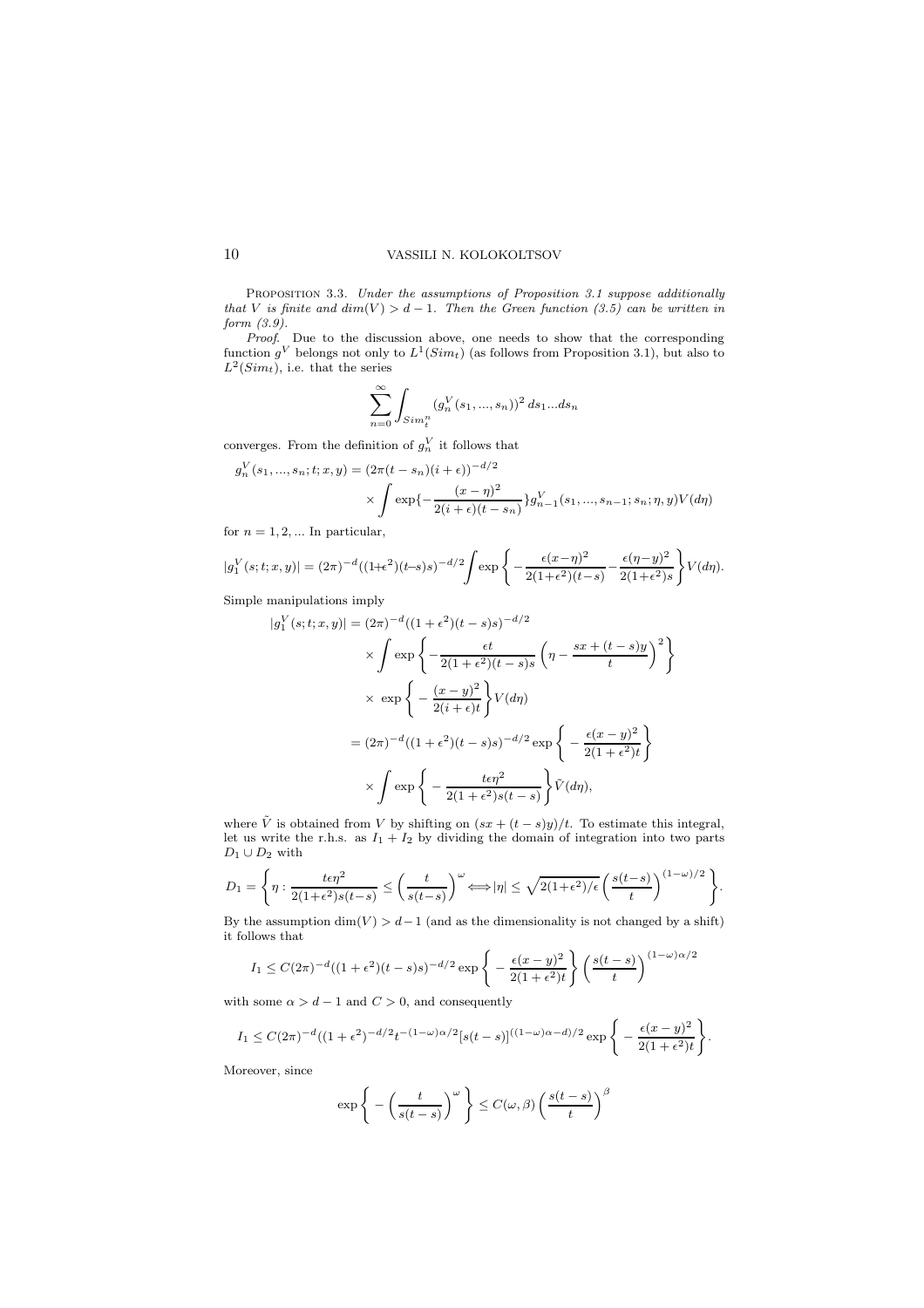for arbitrary  $\beta > 0$  and some constant  $C(\omega, \beta)$  (and because V was supposed to be a finite measure), it follows that  $I_2$  does not exceed  $I_1$  (up to a constant) and hence the above estimate for  $I_1$  is also an estimate for  $g_1^V$ . Consequently

$$
|g^V_1(s;t;x,y)|\leq C|g_0^V(t;x,y)|t^{-((1-\omega)\alpha-d)/2}[s(t-s)]^{((1-\omega)\alpha-d)/2}
$$

with some constant C (depending on  $d, \alpha, \omega, \epsilon$ ). Using the recursive formula for  $g_n^V$  one obtains by induction the estimate

$$
|g_n^V(s_1,...,s_n;t;x,y)| \le C^n |g_0^V(t;x,y)| [s_1(s_2-s_1)...(s_n-s_{n-1})(t-s_n)/t]^{((1-\omega)\alpha-d)/2}.
$$

It remains to show that the series

 $\sim$ 

$$
S = \sum_{1}^{\infty} C^{n} \int_{\{0 < s_{1} < \ldots < s_{n} < t\}} [s_{1}(s_{2} - s_{1}) \ldots (s_{n} - s_{n-1})(t - s_{n})]^{\beta - 1} ds_{1} \ldots ds_{n}
$$

converges, where  $\beta - 1 = (1 - \omega)\alpha - d$ . One can choose  $\omega \in (0, 1)$  in such a way that  $\beta > 0$ , because  $\alpha > d - 1$ . Calculating the terms of this series by induction and using the Euler  $\beta$ -function

$$
B(p,q) = \int_0^1 x^{p-1} (1-x)^{q-1} dx = \Gamma(p) \Gamma(q) / \Gamma(p+q),
$$

yields

$$
S = \sum_{n=1}^{\infty} C^n t^{(n+1)\beta - 1} B(\beta, \beta) B(\beta, 2\beta) \dots B(\beta, n\beta) = \sum_{n=1}^{\infty} C^n \frac{(t^{\beta} \Gamma(\beta))^{n+1}}{t \Gamma((n+1)\beta)}.
$$

At last, Stirling's formula for  $\Gamma((n + 1)\beta)$  implies the convergence of this sum for all  $t > 0$ . This completes the proof of Proposition 3.3. П

Remarks. 1. The assumption that the measure  $V$  is finite was made for technical simplifications, and seemingly can be removed. 2. The assumption  $dim(V) > d - 1$  is essential for (3.9) to be true. However, one can regularize (3.9) appropriately to include more general  $V$  (see  $[K2]$ ). 3. There is seemingly some overlap of ideas between our construction of the Wiener path integral for the Schrödinger equation and the theory of rough paths of T. Lyons [L]. 4. It is worth noting that the natural topology on the path space CPL is the one induced from the uniform topology of continuous paths (or from the Hilbert space topology of the Cameron-Martin space). This topology enjoys the following properties: (i) it is compatible with the measure, (ii) when reduced to any finite-dimensional simplex it yields its natural Euclidean topology, (iii) any simplex  $Sim_t^n$  is the boundary for the simplex  $Sim_t^{n+1}$ , (iv) the topology is not locally compact, but the whole space is a countable union of locally compact spaces.

4. Two remarks on parabolic equations in momentum representation. As was already mentioned, the first definition of the Feynman path integral representing solutions for the Schrödinger equation as a genuine Lebesgue integral arising from a pure jump Markov process was given in [M], [MCh]. This integral was defined for the Scgrödinger equation in momentum representation with potentials satisfying Ito's complex measure condition. This was an important breakthrough. As for the diffusion equation the familiar Feynman-Kac representation exists, the analogous result for the diffusion equation in momentum representation did not receive much attention. This is also due to the fact that unlike Schrödinger equation the momentum representation for the diffusion equation often does not seem very natural physically, though it does make sense in the study of tunnel effects in quantum mechanics. A recent paper [Ch] is devoted to an interesting detailed analysis of the underlying jump processes for diffusion equations in momentum representation under Ito's complex measure condition for sources (potentials) and drifts. In this section I like to point out two simple observations about this theory. Firstly, in some cases one can get meaningful path integral representation for diffusion equations in momentum representation even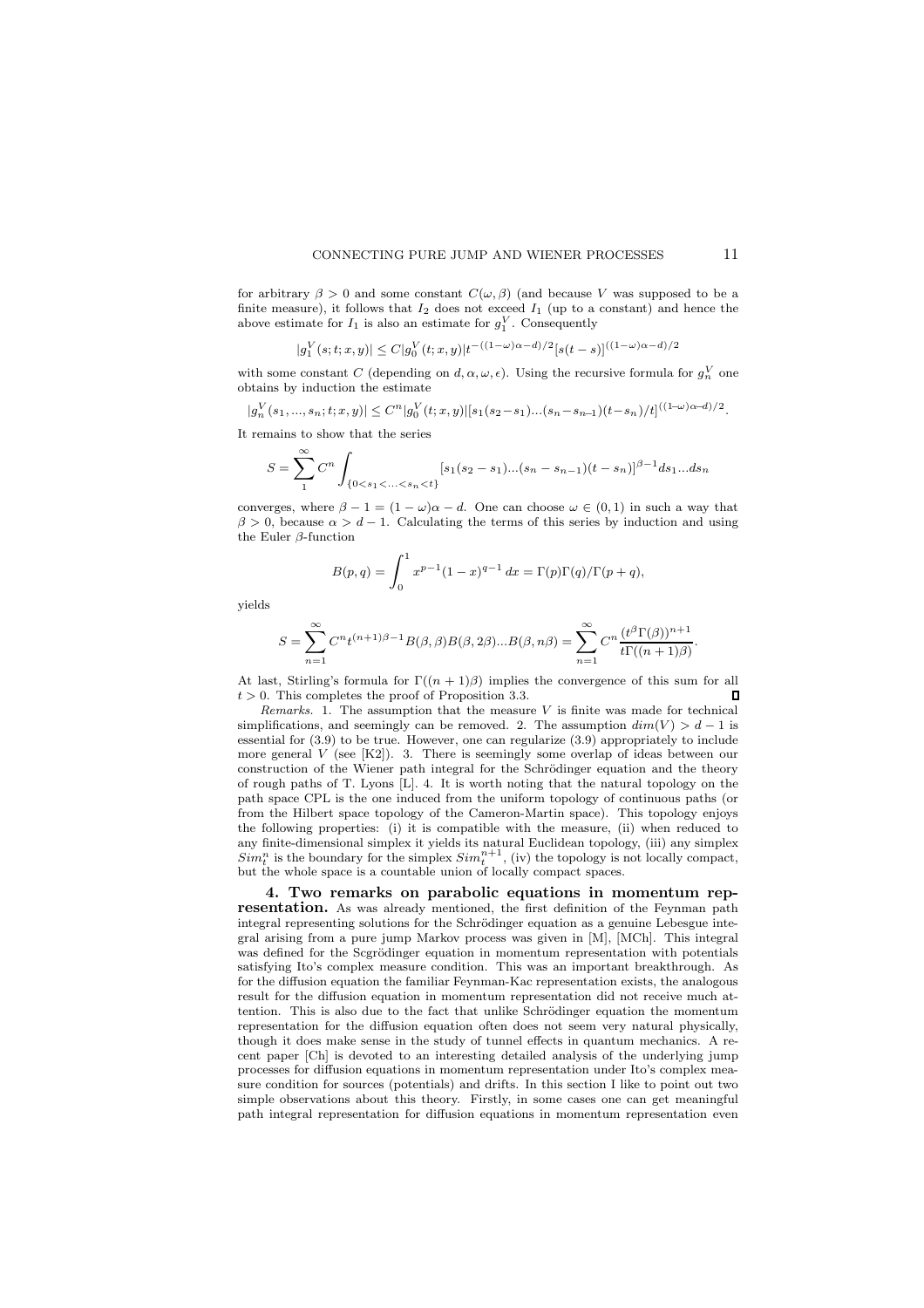when the source does not satisfy Ito's condition (so that the underlying process is not of pure jump type) and when an unbounded source prevents the possibility of using the standard Feynman-Kac formula with the Wiener measure. Secondly, a curious asymptotic formula can be obtained by passing to a central limit in a pure jump path integral representation for the diffusion equation. Moreover, instead of just diffusion equations one can directly consider more general parabolic differential and even pseudo-differential equations without any increase in the complexity.

1. Stable laws for parabolic equations. Consider the pseudo-differential parabolic equation

(4.1) 
$$
\frac{\partial \psi}{\partial t} = -G|\Delta|^{\alpha} \psi + |x|^{\beta} \psi
$$

in  $\mathcal{R}^d$ , where  $\alpha > 0$ ,  $G > 0$ ,  $\beta \in (0,1)$  are given constants (in fact, instead of  $|\Delta|^{\alpha}$  one can take even more general operators  $f(|\Delta|)$  with non-negative continuous function f). Since

$$
|x|^{\beta} = c \int_{\mathcal{R}^d} (e^{ix\xi} - 1)|\xi|^{-d-\beta} d\xi
$$

with some c depending on d and  $\beta$  (see any book discussing stable processes, e.g. [K2]), in momentum representation, i.e. for  $u(p) = \int e^{-ipx} \psi(x) dx$ , the equation (4.1) takes the form

(4.2) 
$$
\frac{\partial u}{\partial t}(p) = -G|p|^{2\alpha}u(p) + c \int (u(p+\xi) - u(p))|\xi|^{-d-\beta} d\xi.
$$

As the second operator in this equation generates the Feller semigroup of a  $\beta$ -stable Lévy process, the following result is straightforward.

PROPOSITION 4.1. Solution to  $(4.2)$  with an arbitrary bounded initial function  $u_0$  is given by the formula

$$
u(t,p) = E_p \left[ \exp\{-G \int_0^t |y(s)|^{2\alpha} ds\} u_0(y(t)) \right],
$$

where  $E_p$  denotes the expectation with respect to the corresponding  $\beta$ -stable Lévy motion starting at p.

2. A central limit for pure jump path integrals. Consider now the equation

(4.3) 
$$
h^2 \frac{\partial \psi}{\partial t} = -Gh^{2+2\alpha} |\Delta|^\alpha \psi + V(x)\psi,
$$

with a small parameter  $h > 0$ ,  $\alpha$ ,  $G$  are again positive constants and  $V(x) = \int e^{ix\xi} M(d\xi)$ with some finite positive measure  $M$ , i.e.  $V$  satisfies Ito's condition. Suppose also that M is symmetric in the sense that  $\int \xi M(d\xi) = 0$ , and that it has finite moments at least up to the third order. Denote by  $\nu(M) = {\nu_{ij}(M)}$  the matrix of the second moments  $\int \xi_i \xi_j M(d\xi)$  of M. Performing the h-Fourier transform (which is usual in the theory of semiclassical asymptotics, see e.g. [MF]), i.e. passing to the function

$$
u_h(t,p) = \int e^{-ipx/h} \psi(t,x) dx \Longleftrightarrow \psi_h(t,x) = (2\pi h)^{-d} \int e^{ipx/h} u(t,p) dp
$$

yields for  $u_h(t, p)$  the equation

(4.4) 
$$
\frac{\partial u}{\partial t} = -G|p|^{2\alpha}u + \frac{1}{h^2}V\left(\frac{h}{i}\frac{\partial}{\partial p}\right)u
$$

for  $u_h(t, p)$ .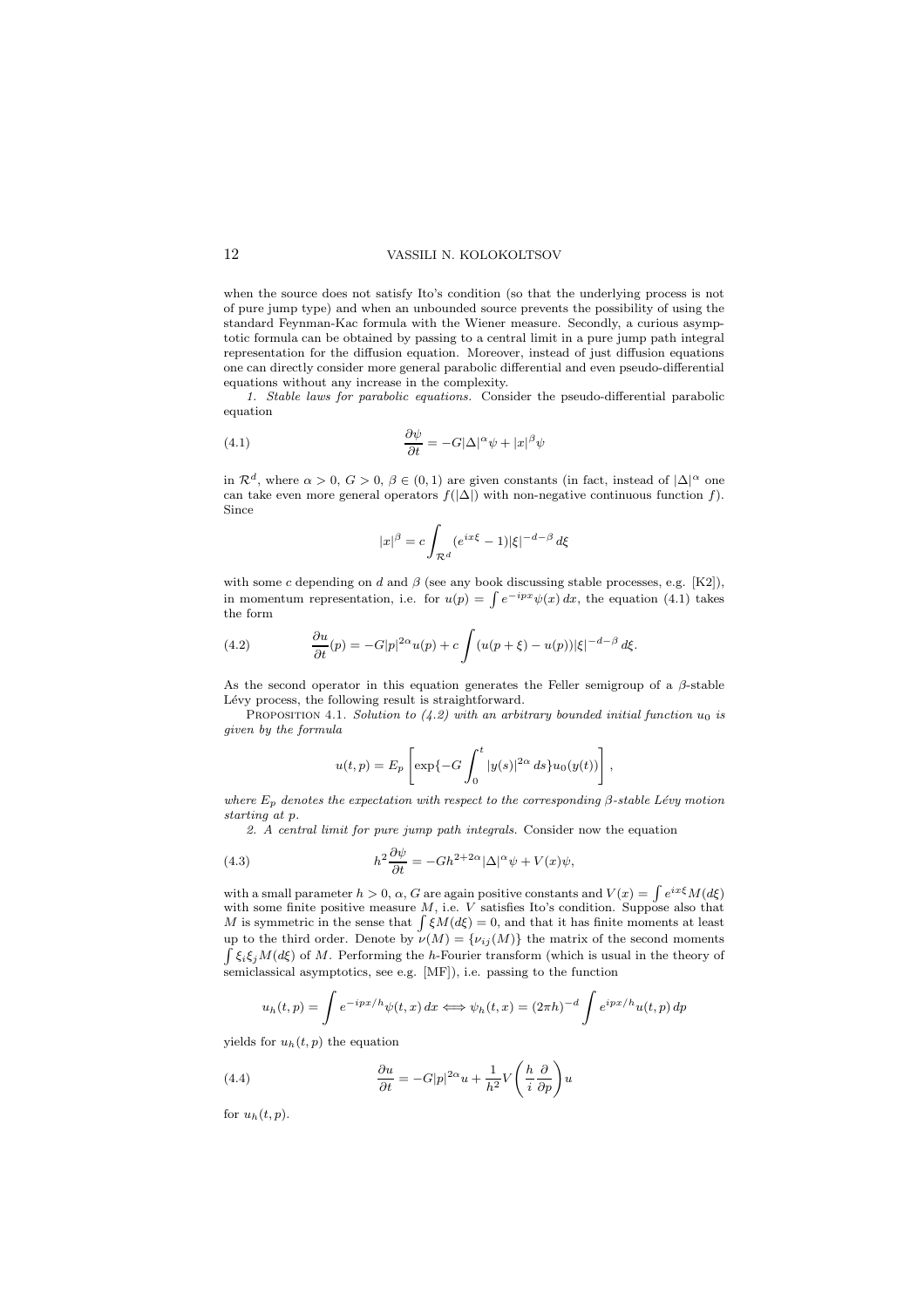PROPOSITION 4.2. For the solution of  $(4.4)$  with the initial condition  $u_0$  the following asymptotic formula holds:

(4.5) 
$$
\lim_{h \to 0} \exp\{th^{-2} \|M\| \} u_h(t, p) = E_W \exp\left\{-G \int_0^t |p + W(s)|^{2\alpha} ds\right\} u_0(p + W(t)),
$$

where  $E_W$  denotes the expectation with respect to the d-dimensional Wiener process  $W(s)$  with the covariance matrix  $\nu(M)$ , and where  $||M||$  is, of course, the full measure  $M(\mathcal{R}^d)$ .

Proof. Using the properties of pure jump processes, one can write the solution to  $(4.4)$  with the initial condition  $u_0$  as the path integral

(4.6) 
$$
u_h(t,p) = \exp\{th^{-2}||M||\}E_h^p \exp\left\{-G \int_0^t |y(s)|^\alpha ds\right\},
$$

where  $E_h^p$  denotes the expectation with respect to the process of jumps which are identically independently distributed according to the probability measure  $\mu(dp)$  =  $M(d(p/h))/\|M\|$  and which occur at times  $s_j$  from  $[0,t]$  that are distributed according to the Poisson process of intensity  $h^{-2}||M||$ . Observing that

$$
h^{-2}V(hx) = h^{-2} \int (e^{ihx\xi} - 1)M(d\xi) + h^{-2}||M||
$$
  
= 
$$
-\sum_{i,j=1}^d x_i x_j \nu_{ij} + O(h) + h^{-2}||M||,
$$

we conclude that the characteristic exponent of our compound Poisson process converges, as  $h \to 0$ , to the characteristic exponent  $-(\nu(M)x, x)$  of the Wiener process indicated above. This implies the convergence of the corresponding measures on trajectories, and  $(4.5)$  follows.  $\mathbf{\mathsf{u}}$ 

Acknowledgements. I am grateful to E. Waymire for inviting me on a very stimulating summer conference in Minnesota on probability and partial differential equations, and to O. Gulinskii and A. Fesenko for useful discussions on the Feynman integral.

#### REFERENCES

- [A] S. ALBEVERIO ET AL. Schrödinger operators with potentials supported by null sets. In: S. Albeverio et al. (Eds.) Ideas and Methods in Quantum and Statistical Physics, in Memory of R. Hoegh-Krohn, Vol. 2, Cambridge Univ. Press, 1992, 63–95.
- [ABB] S. ALBEVERIO, A. BOUTET DE MONVEL-BERTIER, AND ZD. BRZEZNIAK. Stationary Phase Method in Infinite Dimensions by Finite Approximations: Applications to the Schrödinger Equation. Poten. Anal. 4:5 (1995), 469–502.
- [AKS] S. ALBEVERIO, V.N. KOLOKOLTSOV, AND O.G. SMOLYANOV. Représentation des solutions de l'équation de Belavkin pour la mesure quantique par une version rigoureuse de la formule d'intégration fonctionnelle de Menski. C.R. Acad. Sci. Paris, Sér. 1, 323 (1996), 661-664.
- [Ch] L. CHEN ET AL. On Ito's Complex Measure Condition. In: Probability, statistics and their applications: paper in honor of Rabi Bhattacharya, p. 65–80, IMS Lecture Notes Monogr. Ser. 41, Inst. Math. Statist., Beachwood, OH, 2003.
- [ChQ] A.M. CHEBOTAREV AND R.B. QUEZADA. Stochastic approach to time-dependent quantum tunnelling. Russian J. of Math. Phys. 4:3 (1998), 275–286.
- [K1] V. Kolokoltsov. Complex measures on path space: an introduction to the Feynman integral applied to the Schrödinger equation. Methodology and Computing in Applied Probability 1:3 (1999), 349–365.